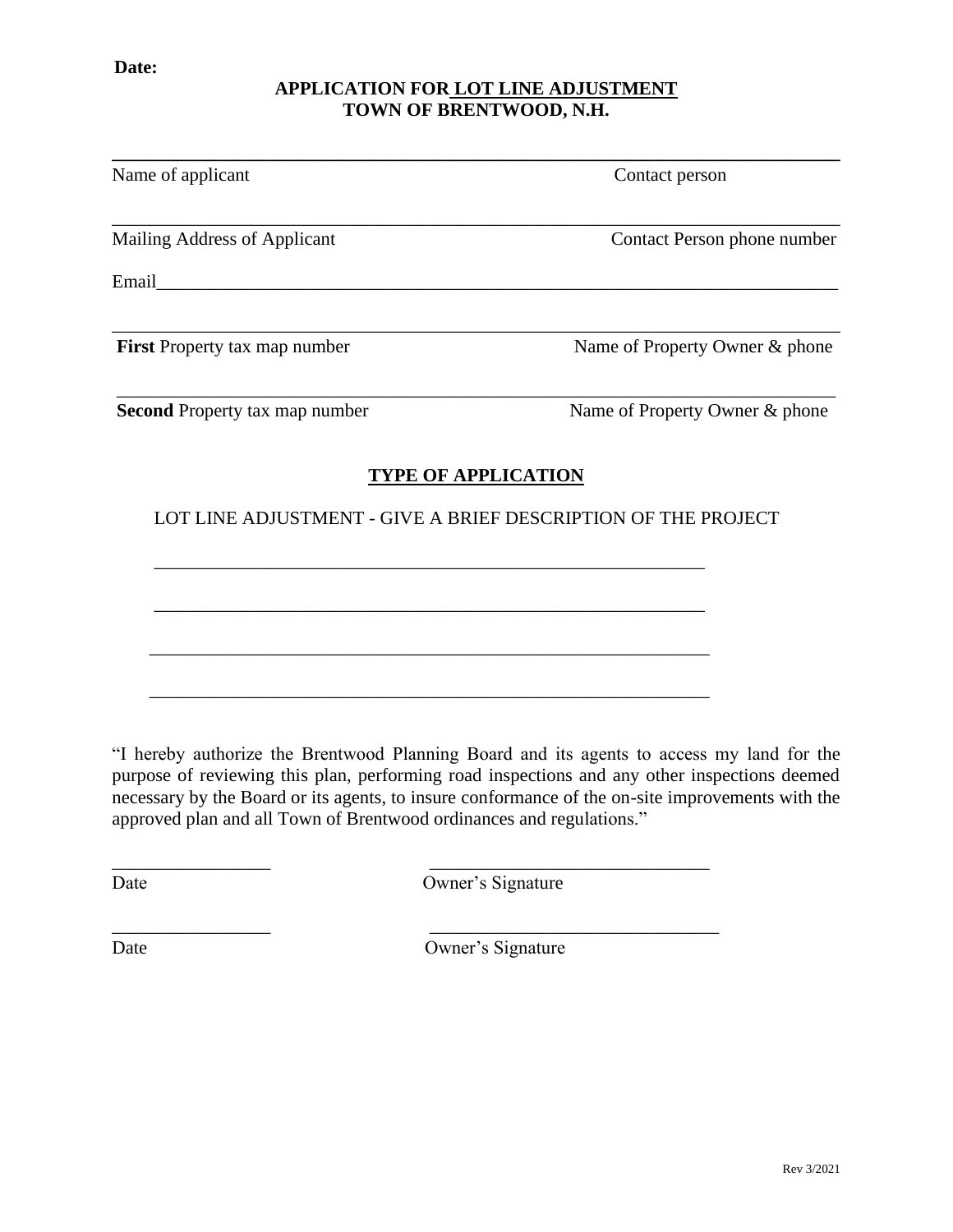| Name of Applicant            | Date          |
|------------------------------|---------------|
| <b>Location of Property:</b> |               |
| Parcel 1                     | _tax map/lot_ |
| Parcel 2                     | tax map/lot   |

## **APPLICATION - CHECKLIST LOT LINE ADJUSTMENT/BOUNDARY LINE TOWN OF BRENTWOOD**

must be paid prior to the recording of the mylar. **FEES**: The following is a partial list of fees that may be charged, when applicable, and

The following fees are to be paid upon application to the Planning Board:

- \_\_\_\_\$200.00 for application and secretarial fees non-refundable
- \_\_\_\_\$200.00 Professional Planner non-refundable
- \_\_\_\_\$10.00 per abutter Cost of certified mailings to each land owner within 200 feet, the **2 5/8" mailing labels, in TRIPLICATE** professional seal appears on any plat submitted to the Board. **MUST BE ON 1" x** & address of every engineer, architect, land surveyor, or soil scientist whose applicant, owner of the subject property/s (if different than applicant) and the name

\_\_\_\_\$125.00 for legal notice

- \_\_\_\_\$2,000.00 Town Engineer review (if applicable)
- \_\_\_\_\$30.00 per lot for tax map changes
- \_\_\_\_\$20.00 for recorded plan copies and postage.

Recording Fees and Consultant Fees:

\_\_\_\_\_\_Town Engineer

Any other professional consultants required by the Planning Board

\_\_\_\_\_\_Fax, photocopies, express mail, etc.

where applicable, to be considered complete. A Lot Line Adjustment / Boundary Line application shall contain the following information,

- \_\_\_\_ Letter of Intent
- **Letters of Authorization**
- \_\_\_\_ Copy of the Deeds of parcels involved in the lot line adjustment
- \_\_\_\_ List of Abutters and addresses **on mailing labels – in triplicate**
- 7 full size and 2  $11$ " x  $17$ " set of plans.
- PDF version of plans submitted via email or on removable electronic media.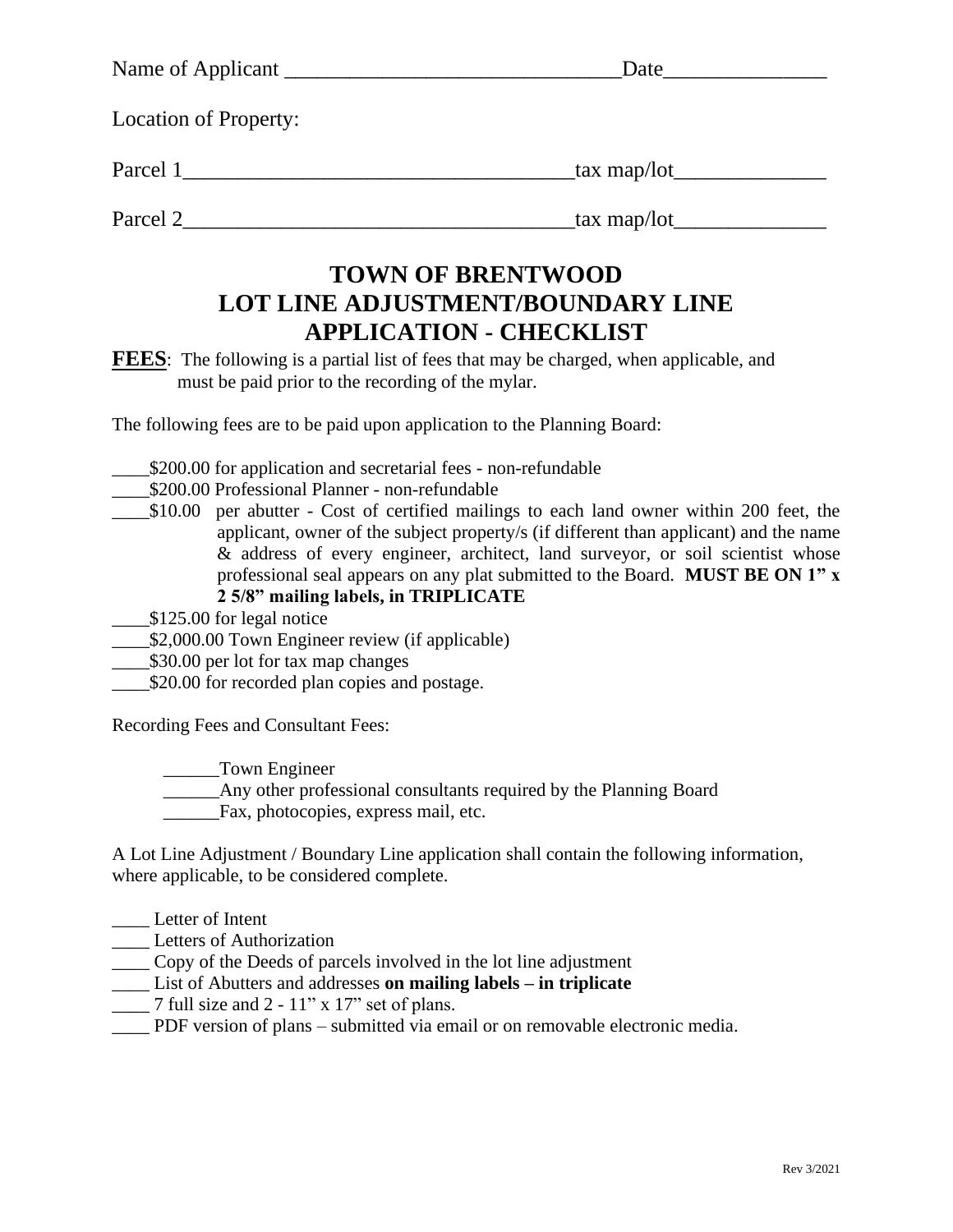## **LOT LINE ADJUSTMENT APPLICATION CHECKLIST**

applicable: In order to be complete, a lot line adjustment application shall contain the following information, where

- Copy of deeds of parcels involved in lot line adjustment.
- List of abutters and addresses- on mailing labels, in triplicate
- applicable: **Cover sheet shall show the subject parcel along with all abutting parcels within two hundred feet. Each parcel shall be labeled with their tax map references**. • Seven (7) full size and two (2)  $11"$  x  $17"$  size copies of the plan showing the following, where
- Current Owner's name and address
- Option holder's name and address
- Surveyor name, address, signed stamp, and error of closure certification
- North arrow
- Scale (not more than 100 feet to the inch)
- Date
- Location (Locus) map
- Tax map and parcel number
- numbered according to the tax map numbering system. • Location and dimension of property lines including entire undivided lot. Each lot must be
- Old and new lot lines
- facts regarding abutting properties. • Abutting subdivision names, streets, easements, building lines, parks & public places, & similar
- Area of proposed lots
- Location of existing & proposed easements or rights-of-way; utility, slope and/or drainage
- Location of existing buildings
- Location of existing & proposed sewer & water lines and utilities
- Name, width, class & location of existing & proposed streets
- Location of water courses, standing water, and fire ponds
- Location of ledges, stone walls, & other natural features
- Other essential features
- Edges of wetlands and brooks